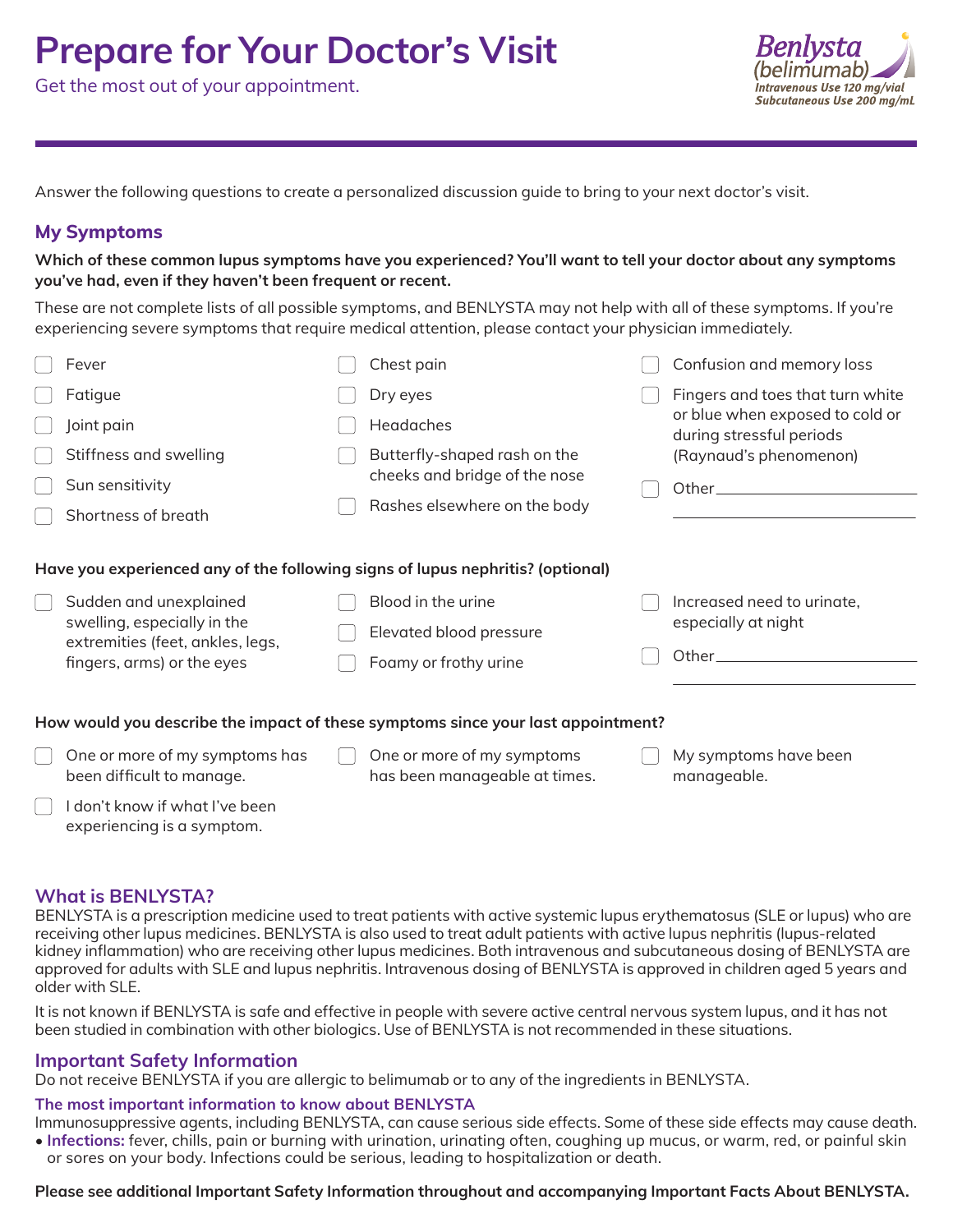# **Prepare for Your Doctor's Visit**

Get the most out of your appointment.



## **My Treatment Plan**

symptoms.

**How would you describe your experience with your lupus treatment?**

- **What are your goals for your treatment plan?**  $\Box$  I've noticed progress since starting treatment.  $\Box$  I don't know if my treatment is working.  $\Box$  I've noticed progress but am interested in other options. I'm not taking any medications for my lupus or lupus nephritis. I'm dissatisfied with my current treatment and am interested in other options.  $\Box$  I want to better manage my lupus
- I want to better manage my lupus nephritis symptoms.
- $\Box$  I want to reduce severe lupus flares.
	- I want to reduce the risk of longterm health concerns.
- $\Box$  I want to address high-dose or frequent steroid use.
- I'm not taking any medications for my lupus or lupus nephritis.

# **My Questions About BENLYSTA**

**Whether you and your doctor have discussed BENLYSTA before, you may still have questions—get the answers you're looking for.**

| How can I tell if BENLYSTA is<br>right for me?             | What kind of results can I expect<br>from taking BENLYSTA?? | Which administration option is<br>recommended?             |
|------------------------------------------------------------|-------------------------------------------------------------|------------------------------------------------------------|
| How long could it take for<br>BENLYSTA to work?            | What are the potential side<br>effects of BENLYSTA?         | How often do I take BENLYSTA?<br>How was BENLYSTA studied? |
| How would BENLYSTA work with<br>my current treatment plan? | How does BENLYSTA work?                                     |                                                            |

# **You're all set!**

Please print this guide if you'd like a paper copy, or keep it on your phone so you can refer back to it, and discuss your responses with your doctor. To find a doctor near you who can help you manage lupus and learn about BENLYSTA, visit www.benlysta.com/talk-to-your-doctor/find-a-doctor/.

# **Important Safety Information (cont'd)**

# **The most important information to know about BENLYSTA (cont'd)**

- **Allergic (hypersensitivity) reactions:** itching, swelling of the face, lips, mouth, tongue, or throat, trouble breathing, anxiousness, low blood pressure, dizziness or fainting, headache, nausea, or skin rash. Serious allergic reactions can happen on the day of, or in the days after, receiving BENLYSTA and may cause death.
- **Mental health problems and suicide:** thoughts of suicide or dying, attempt to commit suicide, trouble sleeping (insomnia), new or worse anxiety or depression, acting on dangerous impulses, other unusual changes in your behavior or mood, or thoughts of hurting yourself or others.

# **Before receiving BENLYSTA also discuss with your healthcare provider if you:**

- think you have an infection or have infections that keep coming back. You should not receive BENLYSTA if you have an infection unless your healthcare provider tells you to.
- have or have had mental health problems such as depression or thoughts of suicide.

# **Please see additional Important Safety Information throughout and accompanying Important Facts About BENLYSTA.**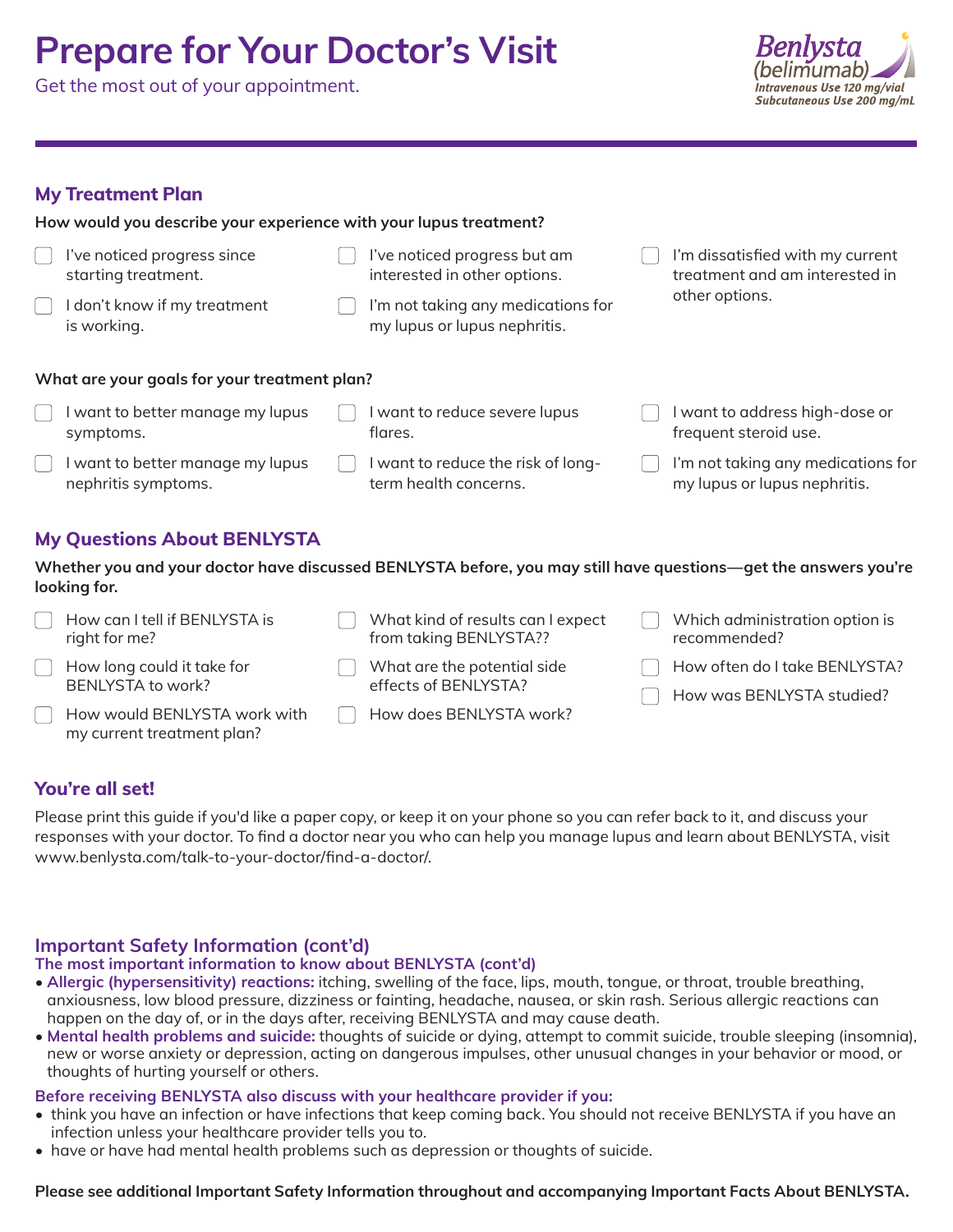# **Prepare for Your Doctor's Visit**

Get the most out of your appointment.



# **Important Safety Information (cont'd)**

### **Before receiving BENLYSTA also discuss with your healthcare provider if you: (cont'd)**

- have recently received a vaccination or if you think you may need a vaccination. If you are receiving BENLYSTA, you should not receive live vaccines.
- are taking other medicines, including prescription and over-the-counter medicines, vitamins, and herbal supplements.
- are allergic to other medicines.
- are receiving other biologic medicines or monoclonal antibodies.
- have or have had any type of cancer.
- have any other medical conditions.
- are pregnant or plan to become pregnant. It is not known if BENLYSTA will harm your unborn baby. You should talk to your healthcare provider about whether to prevent pregnancy while on BENLYSTA. If you choose to prevent pregnancy, you should use an effective method of birth control while receiving BENLYSTA and for at least 4 months after the final dose of BENLYSTA.

Tell your healthcare provider right away if you become pregnant during your treatment with BENLYSTA or if you think you may be pregnant.

- become pregnant while receiving BENLYSTA. Talk to your healthcare provider about enrolling in the BENLYSTA Pregnancy Registry. You can enroll in this registry by calling 1-877-681-6296. The purpose of this registry is to monitor the health of you and your baby.
- are breastfeeding or plan to breastfeed. It is not known if BENLYSTA passes into your breast milk. You and your healthcare provider should talk about whether or not you should receive BENLYSTA and breastfeed.

#### **Possible side effects of BENLYSTA**

- **Progressive multifocal leukoencephalopathy (PML).** PML is a serious and life-threatening brain infection. PML can result in death or severe disability. Tell your healthcare provider right away if you notice any new or worsening medical problems: memory loss, trouble thinking, dizziness or loss of balance, difficulty talking or walking, or loss of vision.
- **Cancer.** Medicines that affect the immune system, including BENLYSTA, may increase your risk of certain cancers.

The most common side effects of BENLYSTA are nausea, diarrhea, fever, stuffy or runny nose and sore throat, persistent cough, trouble sleeping, leg or arm pain, depression, headache, and pain, redness, itching, or swelling at the site of injection (when given subcutaneously). These are not all the possible side effects of BENLYSTA. Call your doctor for medical advice about side effects.

#### **You are encouraged to report negative side effects of prescription drugs to the FDA. Visit www.fda.gov/medwatch, or call 1-800-FDA-1088.**

**Please see full Important Safety Information throughout and accompanying Important Facts About BENLYSTA.**



**(1-877-423-6597)**

**Benefits & Savings**

**Exclusive Resources**

Whether you need treatment support or financial assistance, BENLYSTA Cares may be able to help.

Trademarks are owned by or licensed to the GSK group of companies.